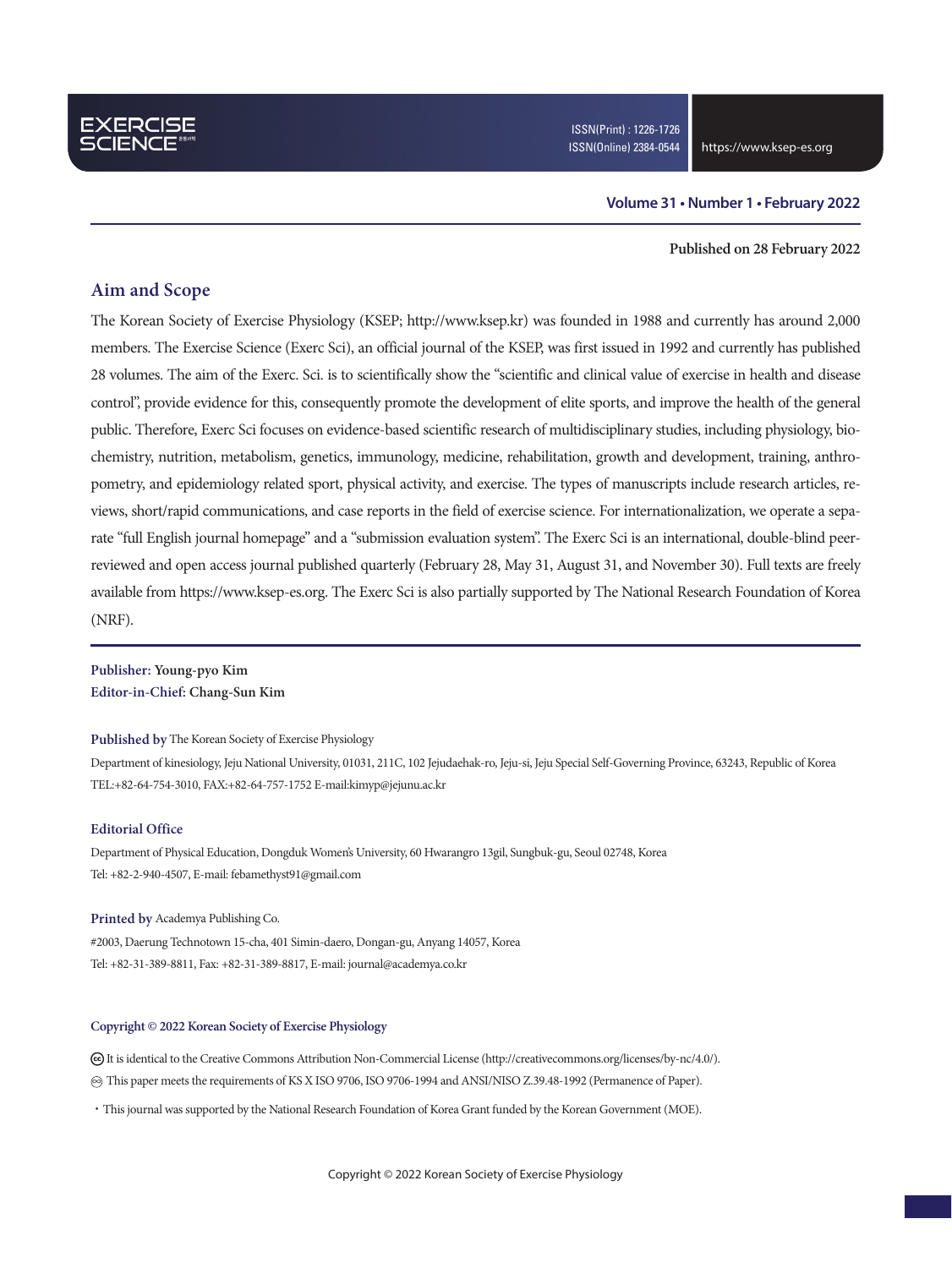

# **CONTENTS**

**Volume 31 Number 1 February, 2022**

### **Editorial**

 1 The Role of Exercise Science in Human Health Digital Technology Era Ho-Seong Lee

### **Review Articles**

- 4 The Effect and Application of Beta-Hydroxy-Beta-Methyl Butyrate (HMB) Supplementation in Exercise Science Eun-Ju Choi
- 11 Does Taekwondo Poomsae Training Impact on Body Composition, Physical Fitness, and Blood Composition in Children and Adolescents? A Systematic Review

Ye Lei, Hyung-pil Jun

 26 Effects of Resistance Training and/or Protein Supplementation on Usual Gait Speed in Postmenopausal Women: A Systematic Review and Meta-Analysis

Jae Ho Park, Junghwan Oh, Sok Park

### **Original Articles**

- 42 Physical Activity Level and Exercise Barriers According to the Transtheoretical Model in Breast Cancer Patients Ha Nui Park, Su Jin Yeon, Ji Hee Min, Jeong Min Lee, Ansuk Jeong, Jee Ye Kim, Hyung Seok Park, Seung Il Kim, Justin Y. Jeon
- 53 Effects of Bilateral and Unilateral Eccentric Exercise on Muscle Damage and Muscular Physiological Indices in Healthy Men Jong-Yeon Park, Ho-Seong Lee
- 62 The Effect of 8 Weeks of Online High-Intensity Interval Training on Body Composition, Blood Lipids, Cytokines, and Quality of Life in Overweight Men during the COVID-19 Era Dong-Hun Choi, Ah-Hyun Hyun
- 72 Changes in Heart Rate, Muscle Temperature, Blood Lactate Concentration, Blood Pressure, and Fatigue Perception Following Jogging and Running: An Observational Study Junhyeong Lim, HyeongJun Park, Seunghee Lee, Jihong Park
- 80 Comparison of Gait variables and Relative Risk of Falls According to Walking Speed During Flat and Obstacles Walking of Fallers and Non-Fallers in Korean Elderly Women Hyun-Joo Kang, Byung-Kun Lee
- 88 The Effects of Self-Myofascial Release Before Weight Training on Functional Movement and Delayed-Onset Muscle Soreness Mi-Rae Lee, Jong-Hee Kim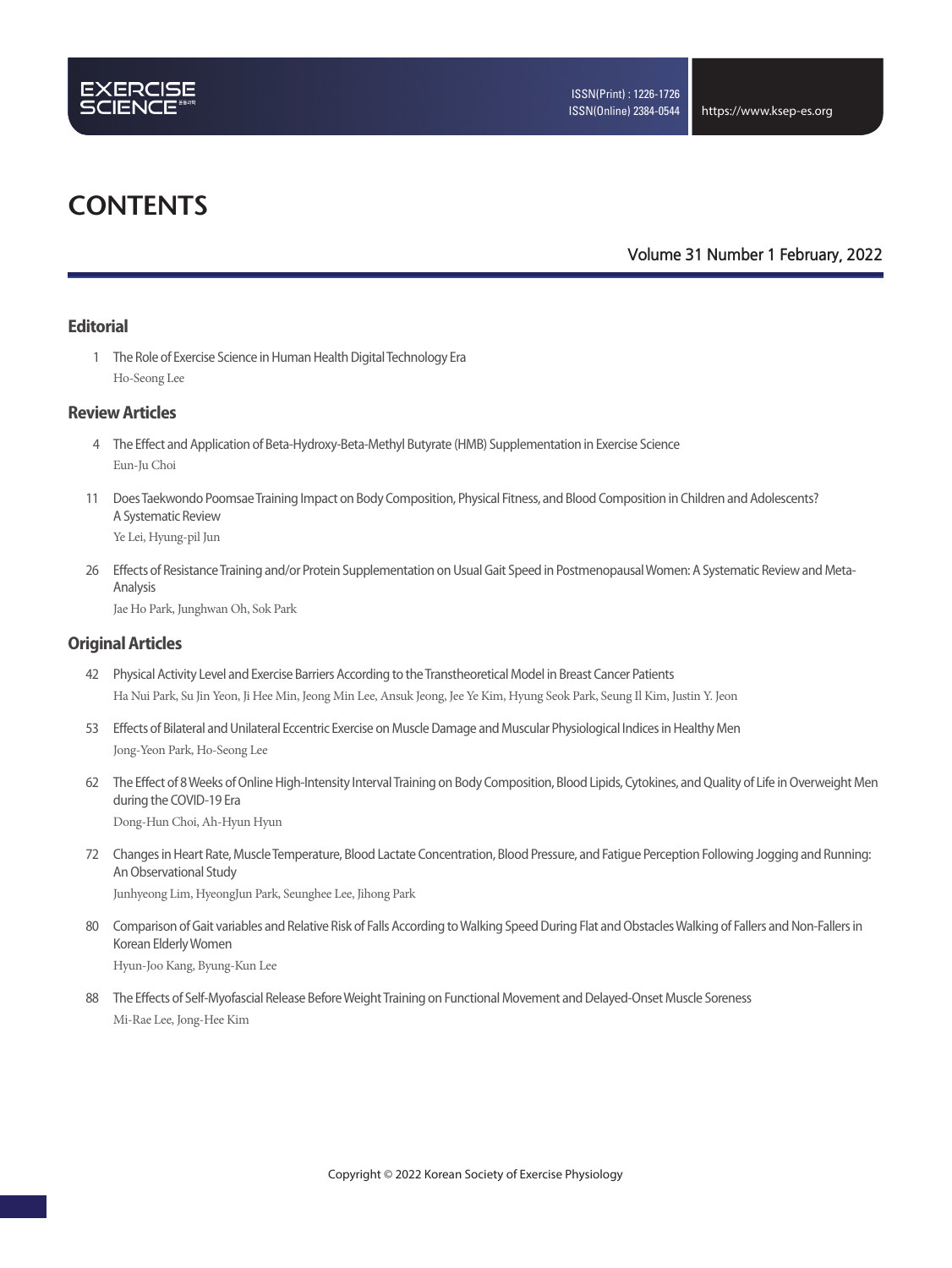

# **CONTENTS**

### **Volume 31 Number 1 February, 2022**

- 98 Analysis of G-test Results According to Fatigue, Physical Fitness and Body Composition of Air Force Cadets Using Smart Watches In-Ki Kim, Deok-Hwa Jeong, Jun-Young Sung, Keun-Su Kim
- 105 The AGTR2 (RS11091046) Gene Polymorphism is Associated with Cycling Performance in Korean Cyclists Seok-ki Min, Seung-taek Lim, Kwangkyu Lee, Jieun Kim, Eonho Kim, Eunbin Jee
- 110 Grip Strength Measurement in the Right Hand Better Predicts Mortality Regardless of Dominant Hand Yun-A Shin, Won-Ho Choi, Jae-Hyun Kim
- 119 Effect of 4 Weeks of Moderate-Intensity Endurance Exercise and Lithium Administration on Blood Glucose Level in STZ-Induced Type 1 Diabetes Mellitus Mice

Su-Ryun Jung

- 129 Optimal Frequency Intensity of Physical Activity to Reduce the Risk of Hypertension in the Korean Population Jang-Won Son, Sukho Lee, Minsoo Kang, Yun-A Shin, Jae-Hyun Kim
- 141 A Pilot Feasibility Study of a Combined Supervised- and Home-Based Exercise to Improve Cancer-Related Symptoms in 1-3 Colorectal Cancer Patients Ji-Yong Byeon, Dong-Hyuk Park, Mi-Kyung Lee, Su Jin Yeon, Sun Ha Jee, Nam Kyu Kim, Tae Il Kim, Ji Soo Park, Justin Y. Jeon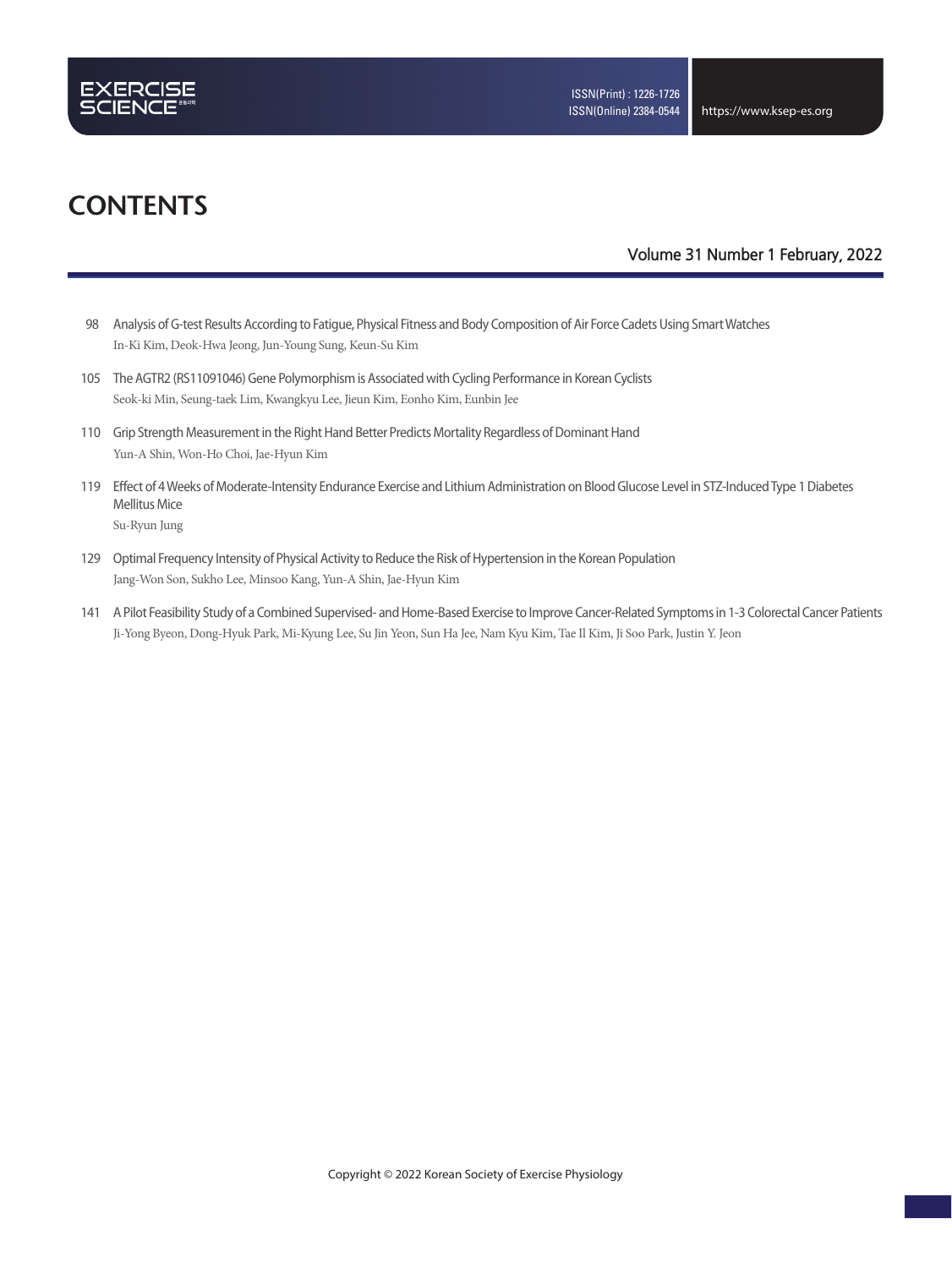# 목 차

## **제31권 1호 2022년 2월**

# **편집인의 글**

**1** 휴먼헬스디지털테크놀로지 시대에서 운동과학의 역할 이호성

# **종 설**

- **4** 운동과학에서 Beta-Hydroxy-Beta-Methyl Butyrate 보충의 효과와 적용 최은주
- **11** Does Taekwondo Poomsae Training Impact on Body Composition, Physical Fitness, and Blood Composition in Children and Adolescents? A Systematic Review

Ye Lei, Hyung-pil Jun

**26** Effects of Resistance Training and/or Protein Supplementation on Usual Gait Speed in Postmenopausal Women: A Systematic Review and Meta-Analysis

Jae Ho Park, Junghwan Oh, Sok Park

# **원 저**

- **42** 유방암 환자의 범이론적 모델 단계에 따른 신체활동량과 운동 제약 박하늬, 연수진, 민지희, 이정민, 정안숙, 김지예, 박형석, 김승일, 전용관
- **53** 양측 및 편측 신장성 운동이 근손상 및 근생리학적 지표에 미치는 영향 박종연, 이호성
- **62** 위드 코로나 시대 8주간의 온라인 고강도 인터벌 트레이닝이 과체중 남성의 신체조성, 혈중지질, 사이토카인 및 삶의 질에 미치는 영향 최동훈, 현아현
- **72** Changes in Heart Rate, Muscle Temperature, Blood Lactate Concentration, Blood Pressure, and Fatigue Perception Following Jogging and Running: An Observational Study Junhyeong Lim, HyeongJun Park, Seunghee Lee, Jihong Park
- **80** 여성 노인의 낙상과 비낙상의 보행변인 비교 및 평지와 장애물 보행 중 보행속도에 따른 낙상여부의 비교위험도 강현주, 이병근
- **88** 웨이트 트레이닝 전 자가근막이완 기법이 기능적 움직임과 지연성 근육통에 미치는 효과 이미래, 김종희